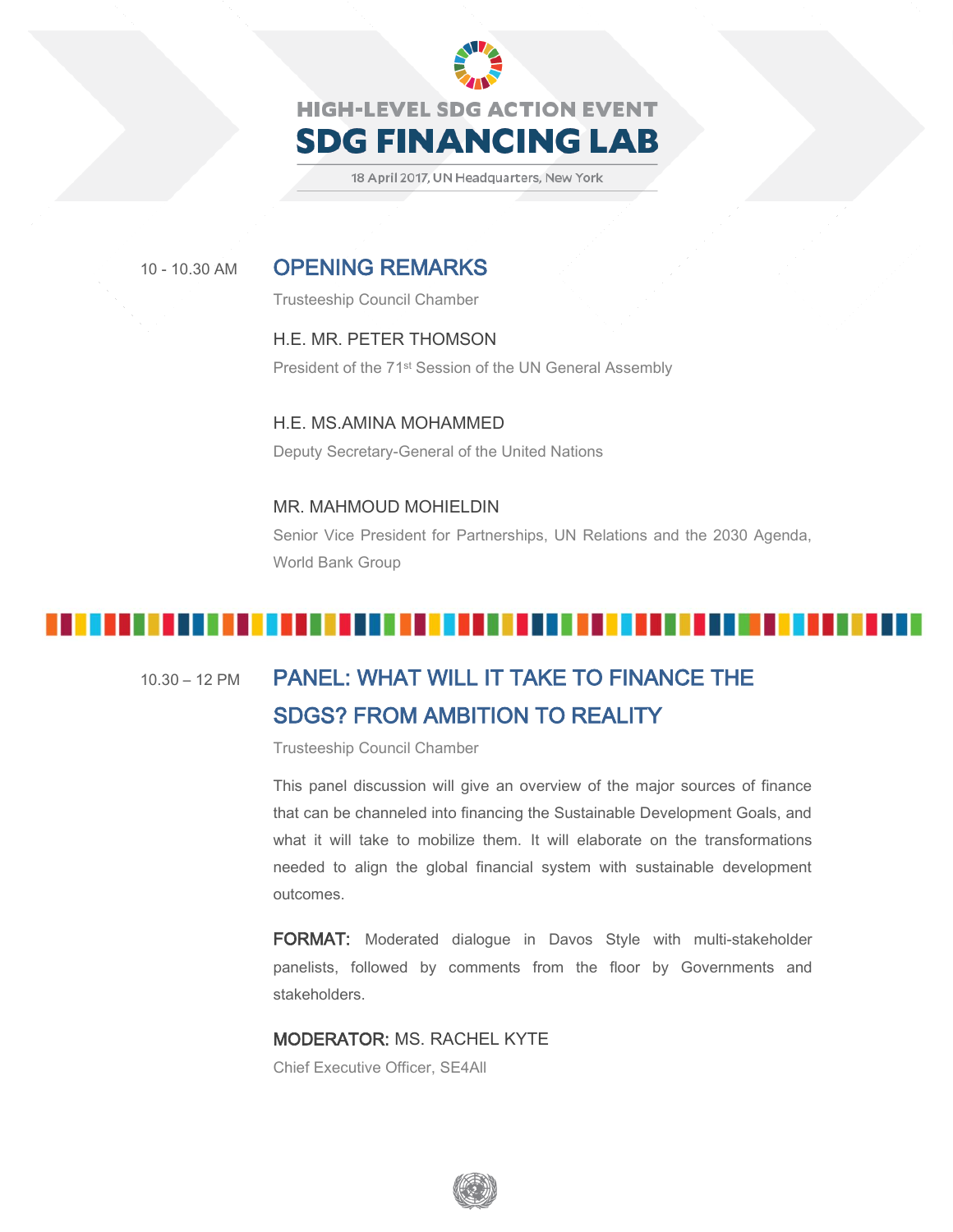

18 April 2017, UN Headquarters, New York

#### KEYNOTE ADDRESS: MR. SUNIL MITTAL

Founder and Chairman, Bharti Enterprises Chairman, International Chamber of Commerce (ICC)

#### PANELLISTS:

MR. STEVE WAYGOOD Chief Responsible Investment Officer, AVIVA Investors

MR. ELLIOT HARRIS Assistant Secretary-General, UN Environment (UNEP)

MR. MATT ARNOLD Global Head of Sustainable Finance, JP Morgan Chase

MS. GIULIA PORINO Finance Watch



#### 12–1PM PLENARY

Trusteeship Council Chamber

Statements from High Level Member State representatives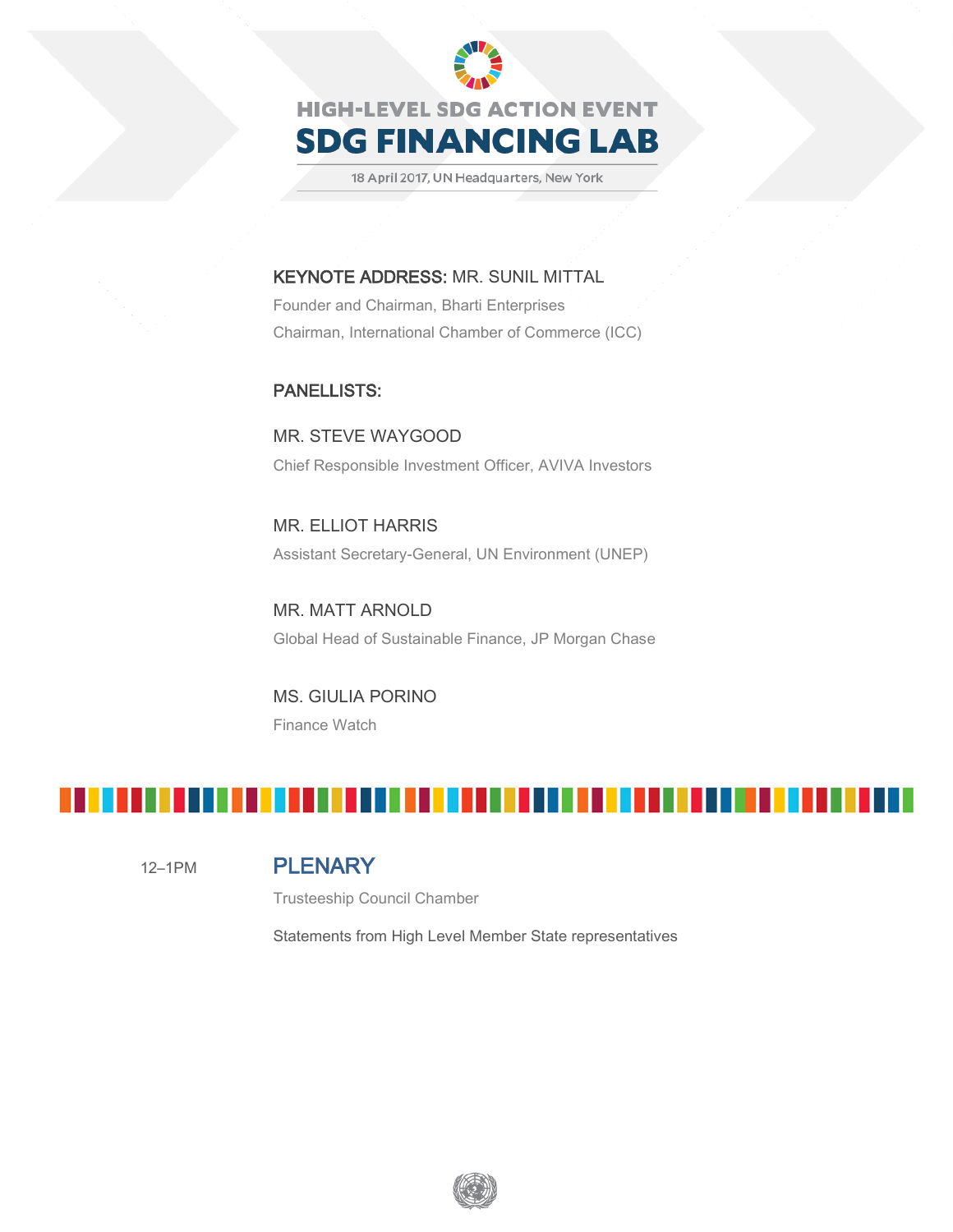

#### 1–3 PM LUNCH BREAK

<sup>3</sup>– <sup>5</sup> PM PLENARY

Trusteeship Council Chamber

Statements from High Level Member State representatives

Continued in parallel to the workshops

# 3-5 PM WORKSHOP 1: BUILDING AN INCLUSIVE AND PEACEFUL FUTURE WHERE NO ONE IS LEFT BEHIND

Conference Room 11

This workshop will look at tackling the social and governance goals and building inclusive institutions which will require sizable public and private investment, increased institutional capacity, and new technical and technological means adapted to recipient communities. The workshop will explore strategies available to finance these objectives.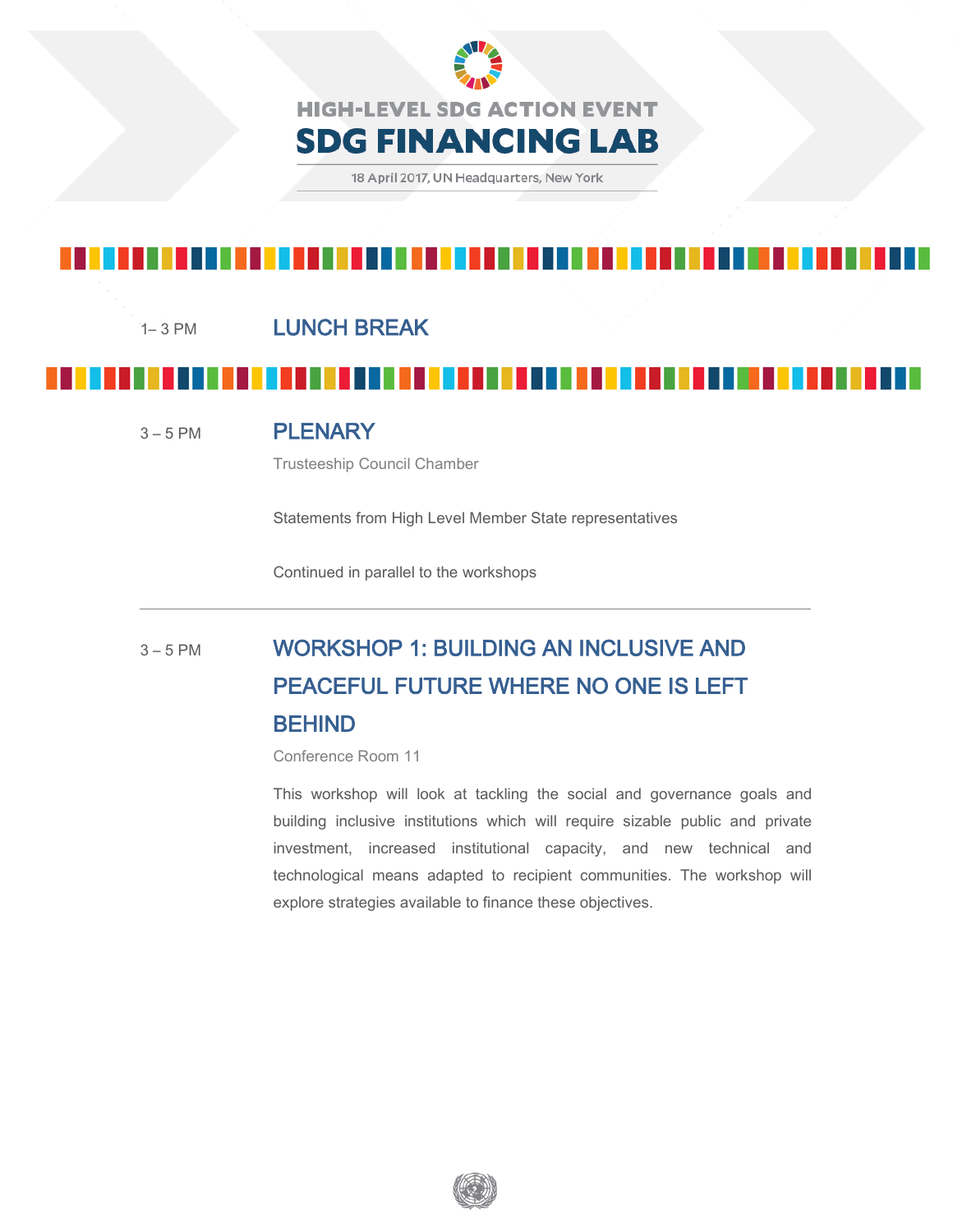

18 April 2017, UN Headquarters, New York

FORMAT: Moderated dialogue followed by remarks from the floor by discussants from governments and stakeholders.

#### MODERATOR: MR. JOHN MCARTHUR

Senior Fellow, Brookings Institution

#### PANELLISTS:

MS. ERIKO ISHIKAWA Global Head of Inclusive Business, IFC – World Bank Group

MS. ALIX ZWANE Chief Executive Officer, Global Innovation Fund

MR. DANIEL WAGNER Managing Director, The Risk Cooperative

MR. OLAF BRUGMAN Head of Sustainability, Debt Capital Markets Department, Rabobank

MS. ROKHSANA KHONDKER Khan Foundation, Bangladesh

Followed by DISCUSSANTS and open dialogue

MS.CARLA MUCAVI Director, Liaison Office NYC, Food & Agriculture Organization (FAO)

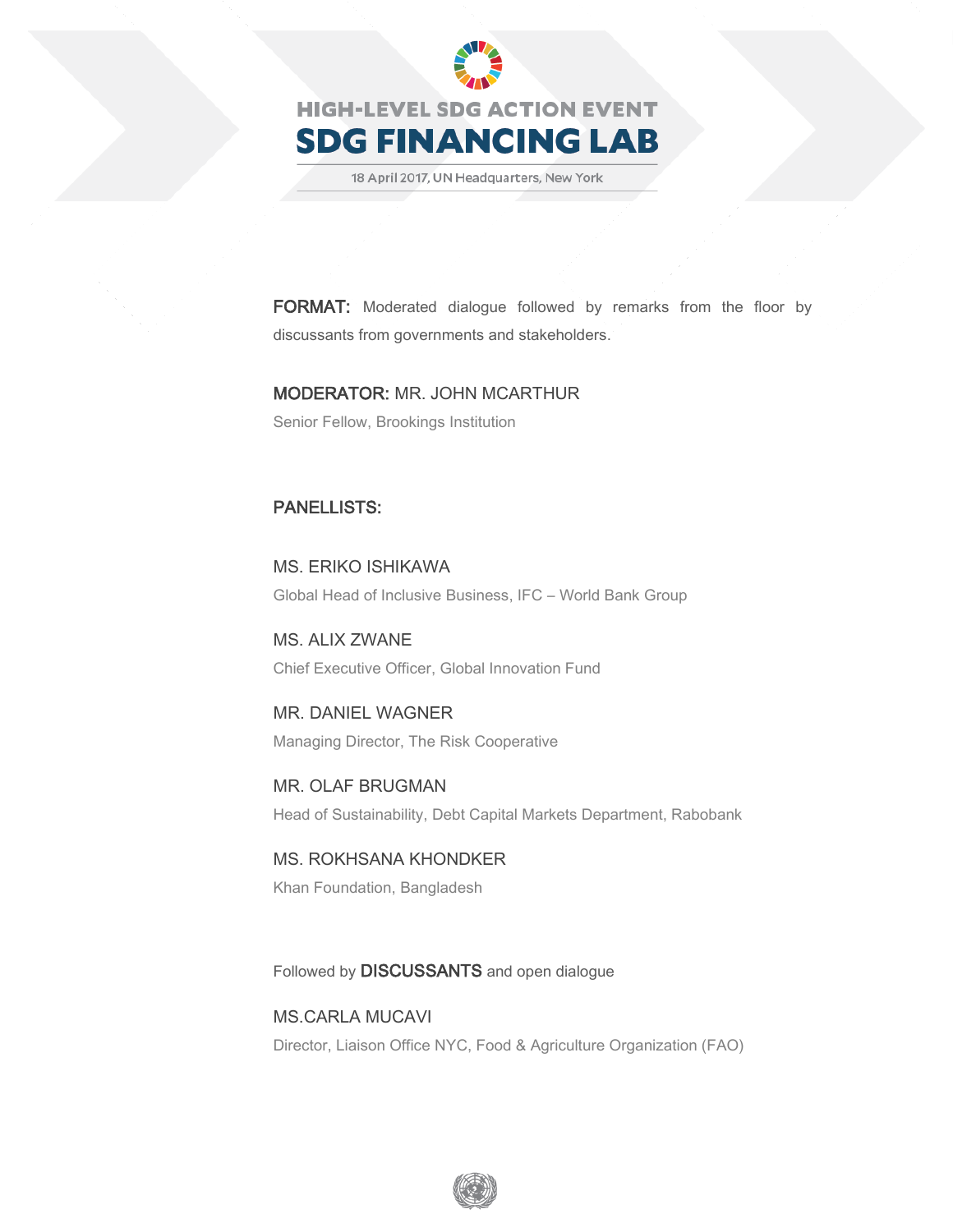

18 April 2017, UN Headquarters, New York

MR. RAJIV JOSHI Managing Director, B Team

MR. DAVID JACKSON UNCDF

MS. KIRSTY COOPER (tbc) Chief Counsel, AVIVA

## 3-5.00 PM WORKSHOP 2: FOSTERING ECONOMIC GROWTH AND DEVELOPMENT, AND TACKLING INEQUALITY

Conference Room 12

This workshop will elaborate on the indispensable role of public-private collaboration to achieve the SDGs. It will consider different approaches to financing sustainable infrastructure, as well as productive investments that generate sustainable economic growth, decent jobs, and reduce income inequality. Speakers will discuss the business case for investment in the SDGs, as well as how to create the conditions to unlock private resources for investment in sustainable development.

FORMAT: Moderated dialogue followed by remarks from the floor by discussants from governments and stakeholders.

#### MODERATOR: PROF. IRV MINTZER

Visiting Research Scholar in the Energy, Resources and Environment Program - SAIS, Johns Hopkins University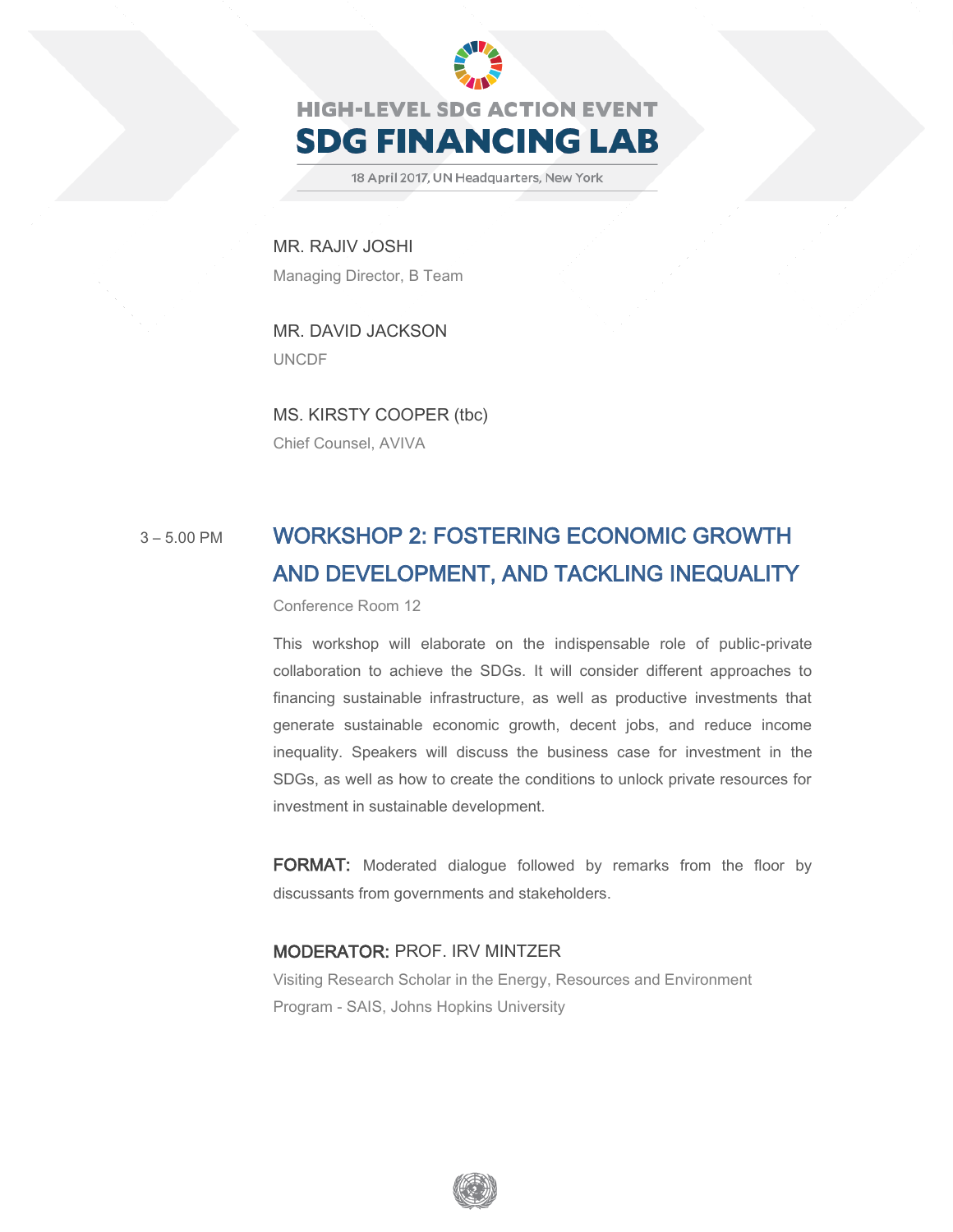

**SDG FINANCING LAB** 

18 April 2017, UN Headquarters, New York

#### PANELLISTS:

#### MR. BERTRAND BADRE

CEO and Founder of BlueOrange Capital and Co-chair of the WEF Global Future Council on Sustainable Development, International Governance and Public-Private Cooperation

MS. JULIA PRESCOT Chief Strategy Officer, Meridiam Infrastructure

MS. HUI WEN CHAN Vice President in Corporate Sustainability at Citi

MR. JOSE MANUEL SALAZAR (tbc) Regional Director for Latin America and the Caribbean, ILO

MS. AISA KACYIRA Deputy Executive Director, UN-Habitat

Followed by DISCUSSANTS and open dialogue

MR. JAMES ZHAN Director of Investments, UNCTAD

MS. CHRISTINA WEDEKULL Swedish Leadership for Sustainable Development (SLSD) Coordinator, SIDA

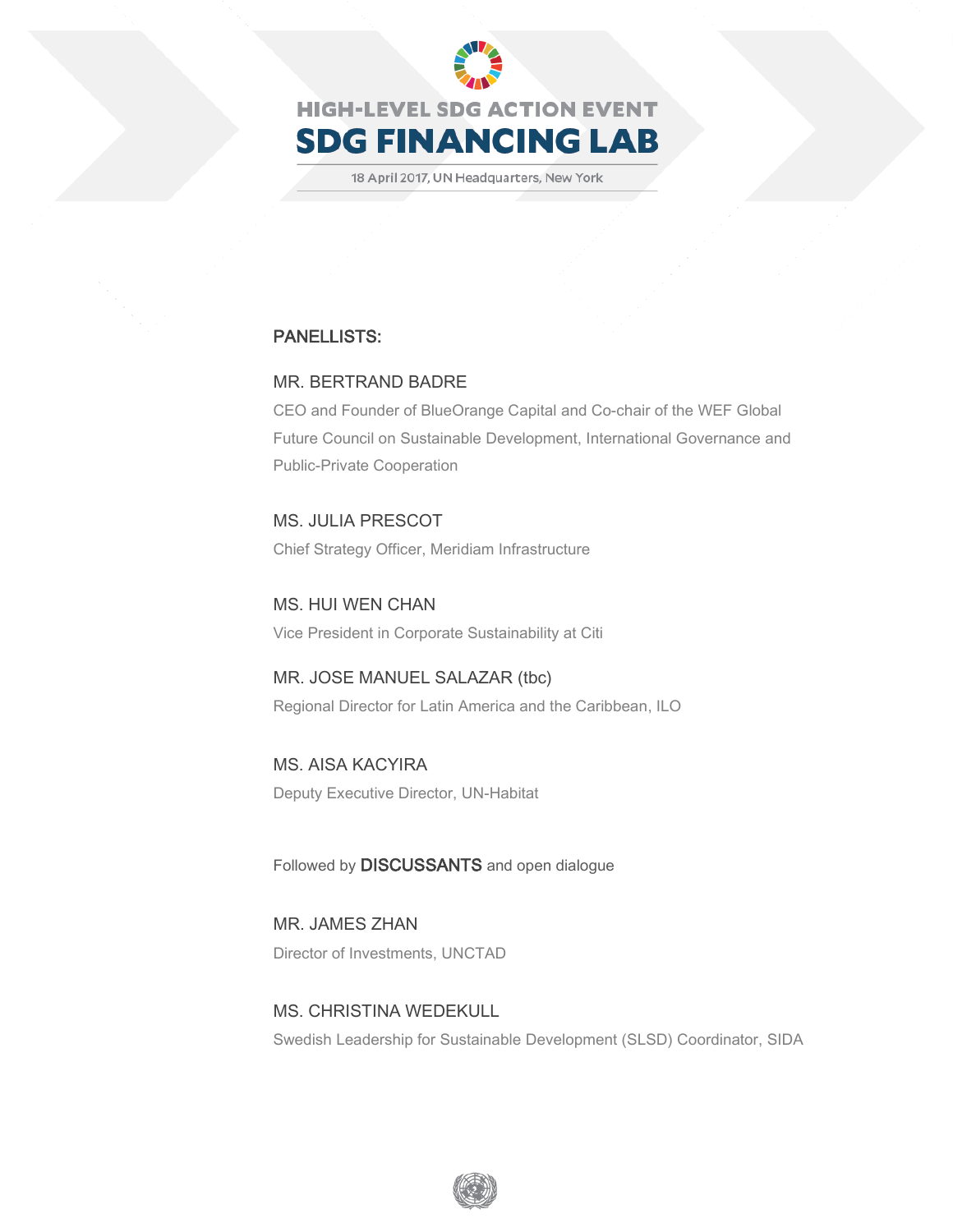

18 April 2017, UN Headquarters, New York

#### MR. PHILIP MOSS

Sustainable Development Investment Partnership (SDIP) Coordinator, WEF

#### MS. DONNA KATZIN

Executive Director, Shared Interest

### 3-5.00 PM WORKSHOP 3: PROTECTING OUR WORLD IN THE PRESENT AND THE FUTURE

Conference Room 5

The workshop will address strategies for financing environmental sustainability including clean water, land and ocean conservation, sustainable consumption and production patterns, as well as climate action, with a focus on the role of different types of finance, and the necessary regulatory and institutional arrangements to unlock them.

FORMAT: Moderated dialogue followed by remarks from the floor by discussants from governments and stakeholders.

MODERATOR: MR. SIMON ZADEK Co-director, UN Environment Inquiry

#### PANELLISTS:

MR. SEAN KIDNEY Founder and Chief Executive Officer, Climate Bonds Initiative

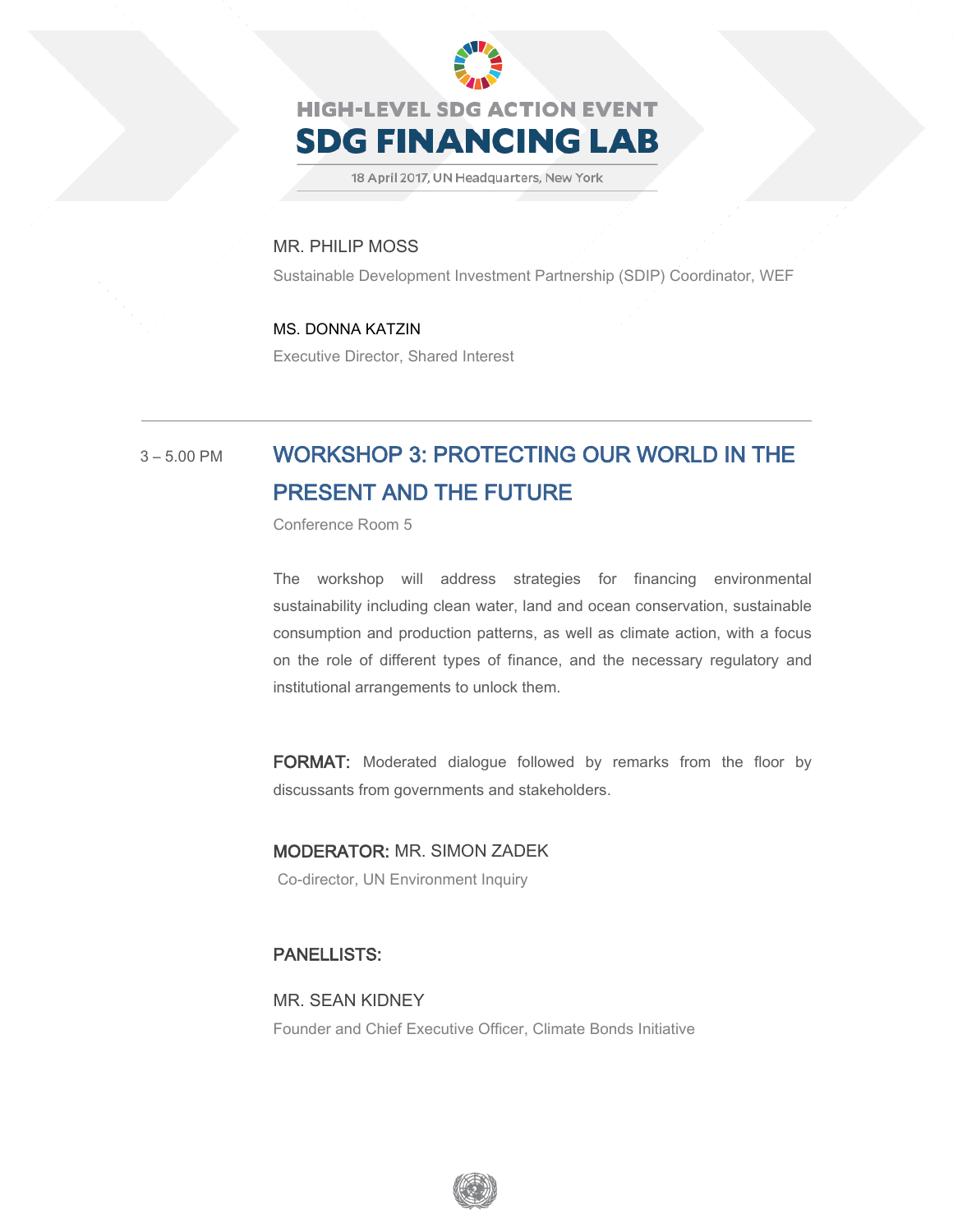

18 April 2017, UN Headquarters, New York

MS. NAOKO ISHII CEO, Global Environment Facility (GEF)

MR. SRINATH KOMARINA President, Responsible Banking, YES Bank

MS. KAOUTAR YAICHE ANEER, Morocco

MR. FRANK HAWKINS Director IUCN Office, Washington DC

Followed by DISCUSSANTS and open dialogue

MR. MARC BICHLER Ambassador-at-large for climate change, Luxembourg



5:00 – 5:15 Logistics break to allow all to move back into the Trusteeship Council Chamber